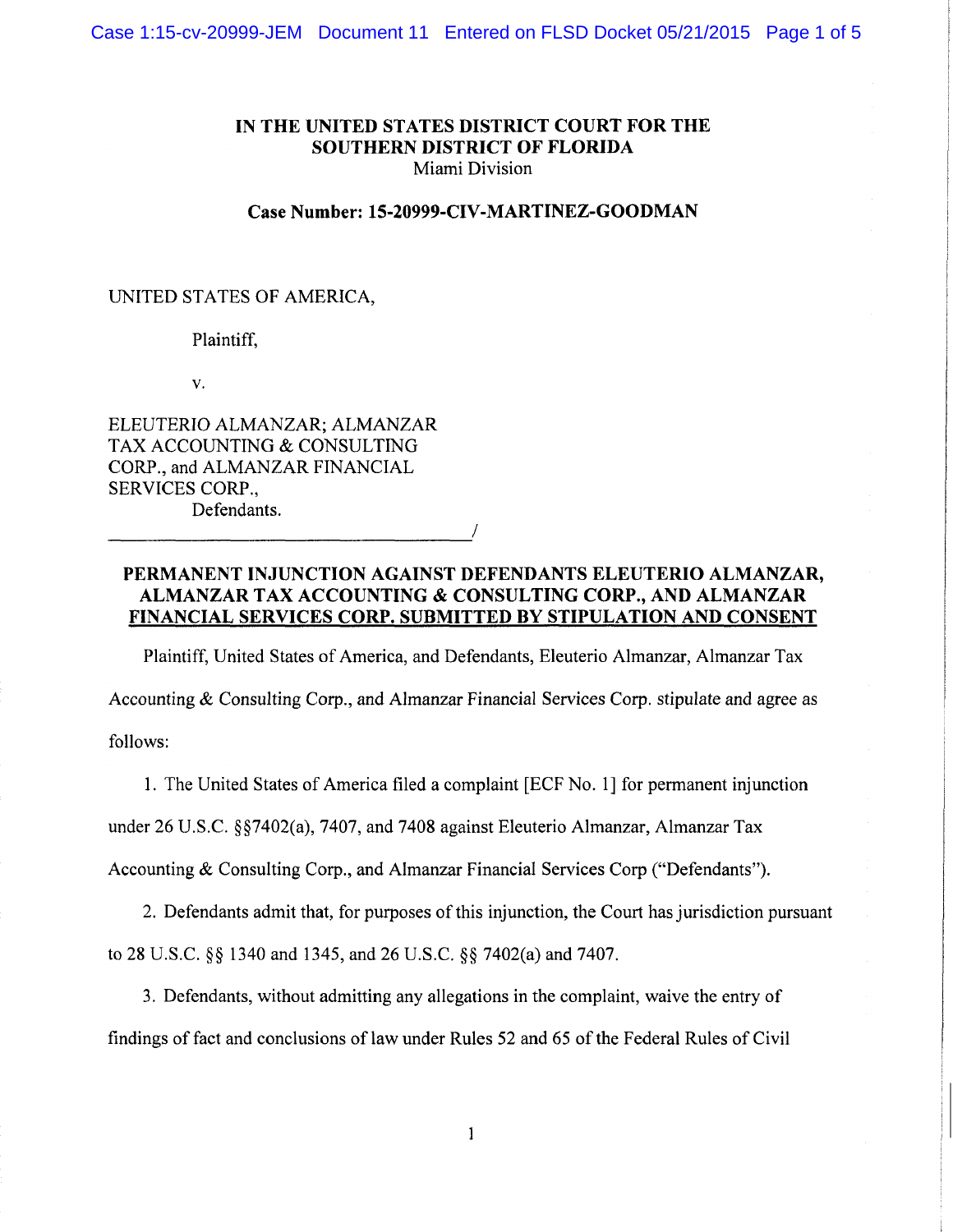Procedure, and consent to the entry of this permanent injunction, and agree to be bound by its terms.

- 4. Defendants further understand and agree that:
	- a. The stipulated order for permanent injunction will be entered under Fed. R. Civ. P. 65 and will result in the entry, without further notice, of a final judgment in this matter;
	- b. Defendants waive the right to appeal from the stipulated order for permanent injunction;
	- c. The parties will bear their own costs, including any attorneys' fees or other expenses of this litigation;
	- d. The Court will retain jurisdiction over this matter for the purpose of implementing and enforcing the permanent injunction by stipulation and consent;
	- e. If Defendants violate the permanent injunction, they may be subject to civil and criminal sanctions for contempt of court;
	- f. In addition to the specific directives in the permanent injunction, Defendants have an obligation to preserve all pertinent documents in their possession, including tax returns, informational returns, correspondence, working papers, or any other documents connected to their tax preparation activities, whether stored electronically or on paper, as required by the Internal Revenue Code;
	- g. The United States may conduct full post-judgment discovery to monitor compliance with the permanent injunction; and

2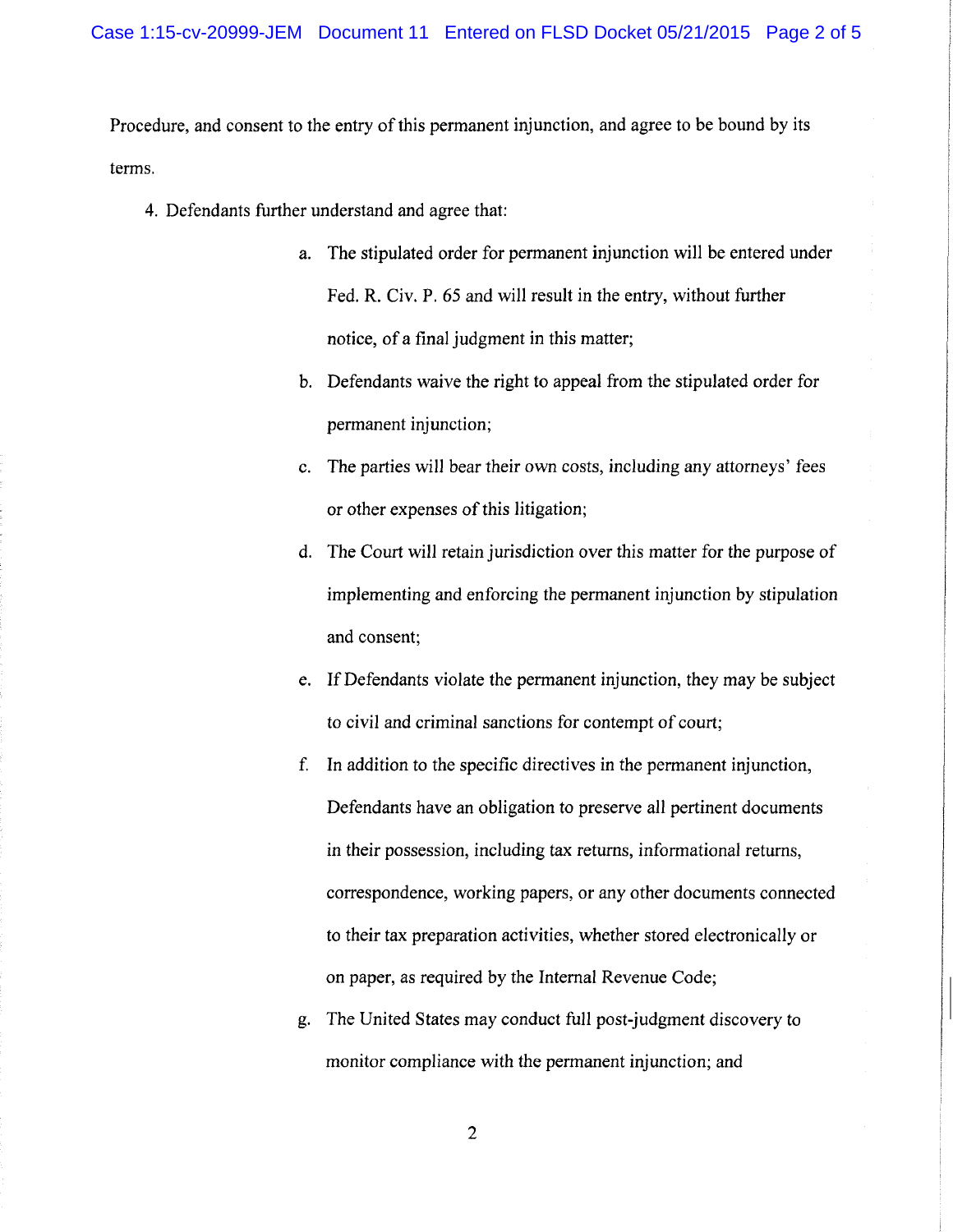h. Entry of the permanent injunction resolves only this civil injunction action, and neither precludes the government from pursuing any other current or future civil or criminal matters or proceedings, nor precludes Defendants from contesting their liability in any matter or proceeding.

Accordingly, **IT IS HEREBY STIPULATED, ORDERED, and ADJUGED** pursuant to 26 U.S.C. *§§* 7402(a), 7407 and 7408 that Defendants, and any other person or entity working in concert or participation with them directly or indirectly are PERMANENTLY ENJOINED from directly or indirectly:

1. Acting as a federal tax return preparer or requesting, assisting in, or directing the preparation or filing of federal tax returns, amended returns, or other related documents or forms for any person or entity other than themselves;

2. Preparing or assisting in the preparation of federal tax returns, amended returns, or other related documents and forms that understate federal tax liability or overstate a federal tax refund based on positions they know or should know are unreasonable, as prohibited by 26 U.S.C. *§* 6694;

3. Using a false or fictitious Electronic Filing Identification Number ("EFIN"), Employer Identification Number ("EIN"), Taxpayer Identification Number ("TIN"), Preparer Tax Identification Number ("PTIN"), social security number ("SSN"), or any other federally issued identification number to file or remit federal income tax returns, as prohibited under 26 U.S.C. *§* 6695(a);

4. Using an EFIN, EIN, TIN, P-TIN, SSN, or any other federally issued identification number that belongs to another person to file or remit federal income tax returns;

3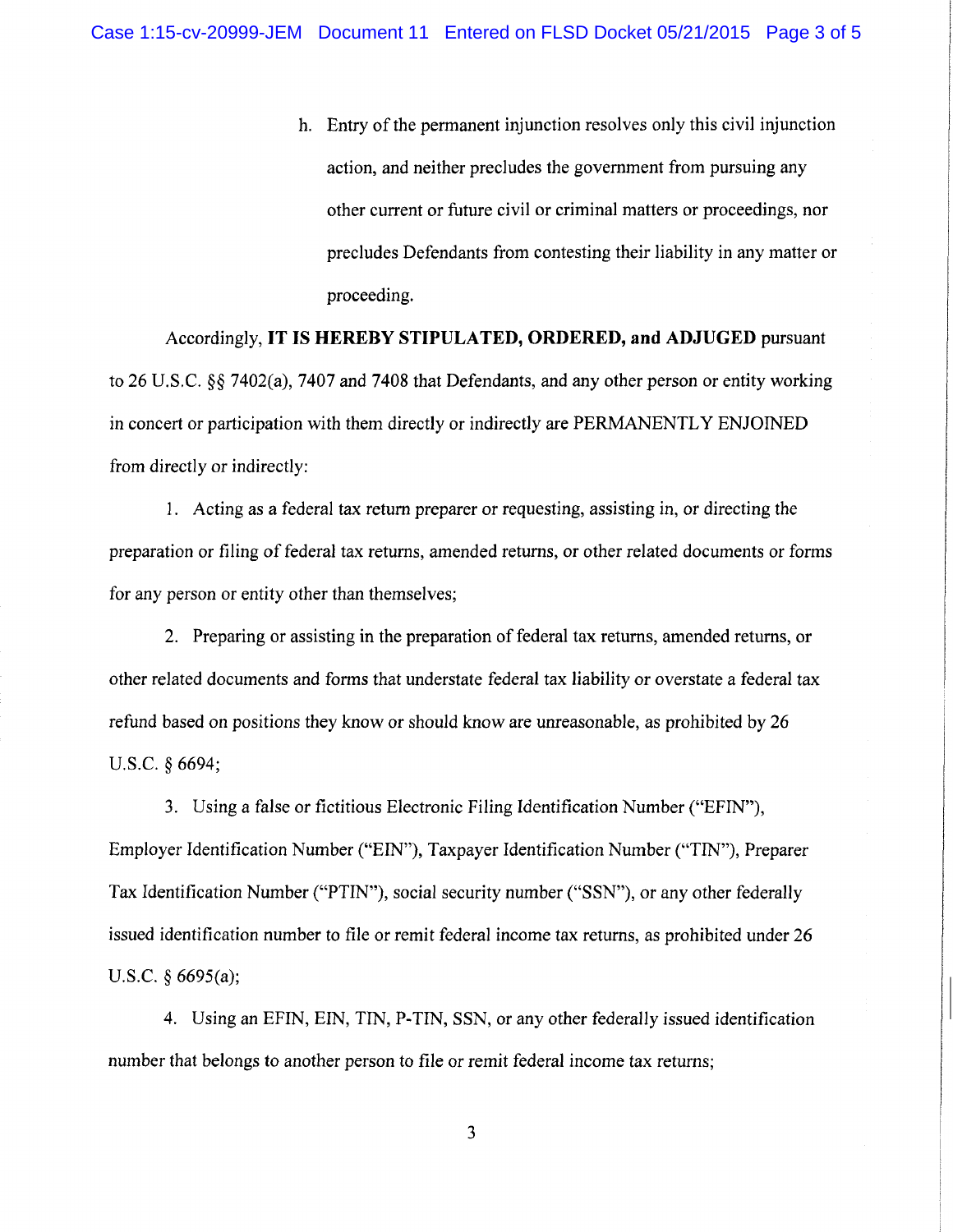5. Preparing or assisting in the preparation of any portion of federal tax returns,

amended returns, or other related documents and forms that they know or have reason to believe will be used in connection with any material matter arising under the internal revenue laws and that they know will result in the understatement of tax liability for another person, as prohibited by 26 U.S.C. § 6701;

6. Engaging in any other activity subject to penalty under 26 U.S.C. §§ 6694, or 6701;

7. Allowing others the use of a personal or business EFIN, EIN, TIN, P-TIN or any other federally issued identification number to prepare or file federal income tax returns;

8. Engaging in conduct that substantially interferes with the proper administration and enforcement of the internal revenue laws; and

## IT IS **FURTHER ORDERED** that Defendants:

1. Send by U.S. Mail and, if an email address is known, by email, a copy of the final injunction entered against them in this action within 60 days of entry of the injunction to all persons for whom they prepared a federal tax return after January 1, 2009 but not enclose any other documents or enclosures unless agreed to by counsel for the United States or approved by the Court;

2. Turn over to the United States within 60 days a list with the name, address, telephone number, email address, and social security number for all persons for whom Defendants prepared returns after January 1, 2009;

3. Turn over to the United States within 60 days copies of all federal income tax returns and amended returns they have prepared and /or filed since January 1, 2009;

4. Provide to the United States a sworn statement evidencing their compliance with the foregoing directives within 75 days of entry of this order; and

4